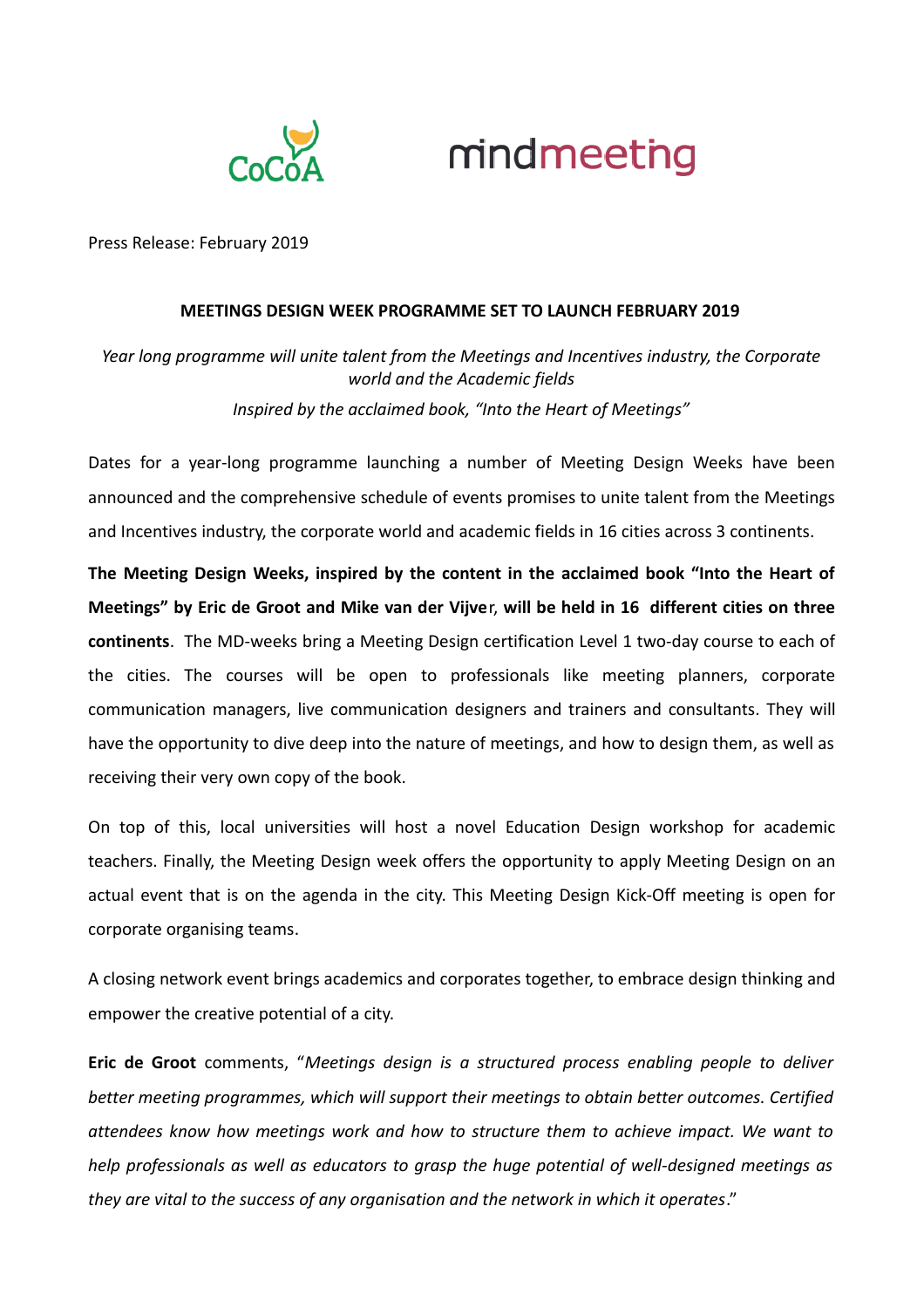**David Benitez**, Founder of **CoCoA Content Cocktails** comments, "*This will be a week of innovation in business and education where Meeting Design is introduced. Lecturers will benefit from Meeting Design Techniques and will be encouraged to identify, educate and foster Meeting Design talent. There will also be a number of networking opportunities between creative talents in businesses, the university and independent professionals*.

## **Dates announced for 2019 Meetings Design weeks are:**

- MEETING DESIGN PRACTICUM 14-16 Feb, 2019 Milan, Italy
- Workshop Education Design: 13th of Feb, University of Milano, Italy
- Workshop Education Design: 14th of Feb, University of Torino, Italy
- MEETING DESIGN COURSE Better Meetings course (Level 2) 22-23 Feb, 2019 Bucharest, Romania
- Workshop Education Design: 28th of Feb, NHL-Stenden University, Leeuwarden, The Netherlands
- MEETING DESIGN COURSE Better Meetings course (Level 1) 15-16 March 2019 Amsterdam, Holland
- MEETING DESIGN WEEK 23-30 March, 2019 Taipei, Taiwan
- MEETING DESIGN WORKSHOP 9 April Helsinki, Finland
- MEETING DESIGN WEEK 29 April-1 May, 2019, Dubai
- MEETING DESIGN WEEK 13-17 May, 2019 Guayaquil, Ecuador
- MEETING DESIGN WEEK 20-24 May, 2019 Quito, Ecuador
- MEETING DESIGN WEEK 29-30 May, 2019 Mexico DF, Mexico
- MEETING DESIGN WEEK 24-26 June, 2019 Madrid, Spain
- MEETING DESIGN WEEK 2-4 September, 2019 Barcelona, Spain
- MEETING DESIGN WEEK 9-11 September, 2019 Malaga, Spain
- MEETING DESIGN WEEK 2-4 December, 2019 Costa Brava, Spain

For more information, applications and registrations, or to find out ways to get involved please visit <http://cocoa.network/meeting-design-week/> or contact Pati - pati@cocoa.network. For a short video on what Meeting Design is please visit<https://www.mindmeeting.org/video/>

-Ends-